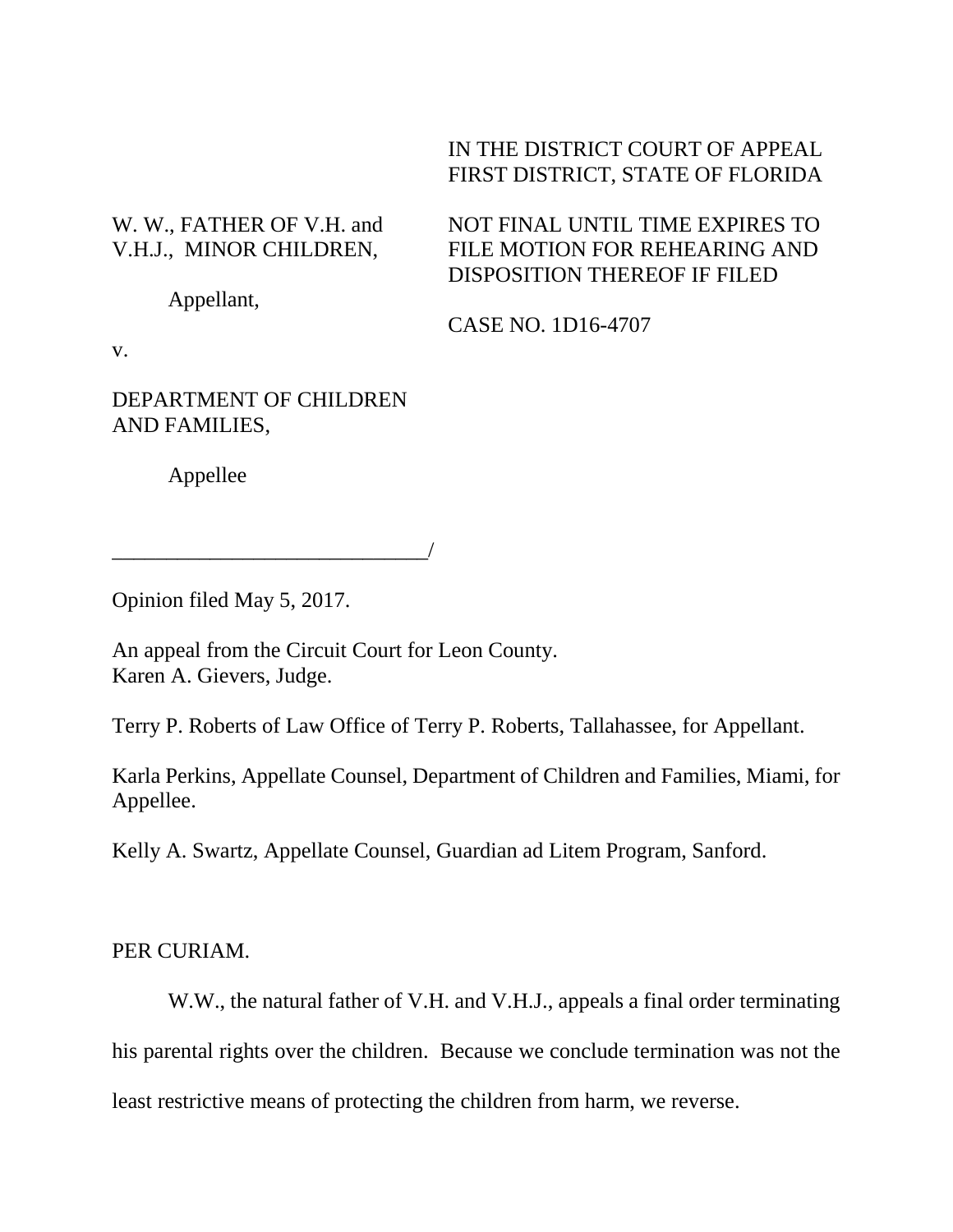The twin children were born in Mississippi in 2010, and moved to Florida with their mother shortly thereafter. The twins and their two half-siblings lived in Florida in their mother's care until 2015, except for a brief period in 2012 when they were sheltered due to allegations of neglect. In May 2011, W.W. was sentenced to fourteen years' imprisonment in Mississippi for sale of cocaine. W.W. had no contact with the twins prior to his incarceration. His paternity was not established until 2012. The only time W.W. met the twins in person was in 2014, when the mother brought the twins to Mississippi while W.W. was on a furlough pass from prison.

In April 2015, the Department of Children and Families (DCF) petitioned for emergency shelter placement for the mother's four children, due to reports of drug use by the mother, neglect, and unsafe conditions in the home.<sup>[1](#page-1-0)</sup> After a hearing, the twins were sheltered and placed in foster care. Shortly thereafter, the twins were adjudicated dependent. A case plan with the goal of reunification was approved by the court. The case plan included numerous tasks for the mother as the custodial parent. It also required W.W. to have phone visitation with the twins twice a week and to make the case manager aware of any problems reaching the twins at the foster parent's home. Over the next twelve months, the court conducted several judicial

Ĩ.

<span id="page-1-0"></span><sup>&</sup>lt;sup>1</sup> For purposes of this opinion, the factual and procedural history addresses only the twins.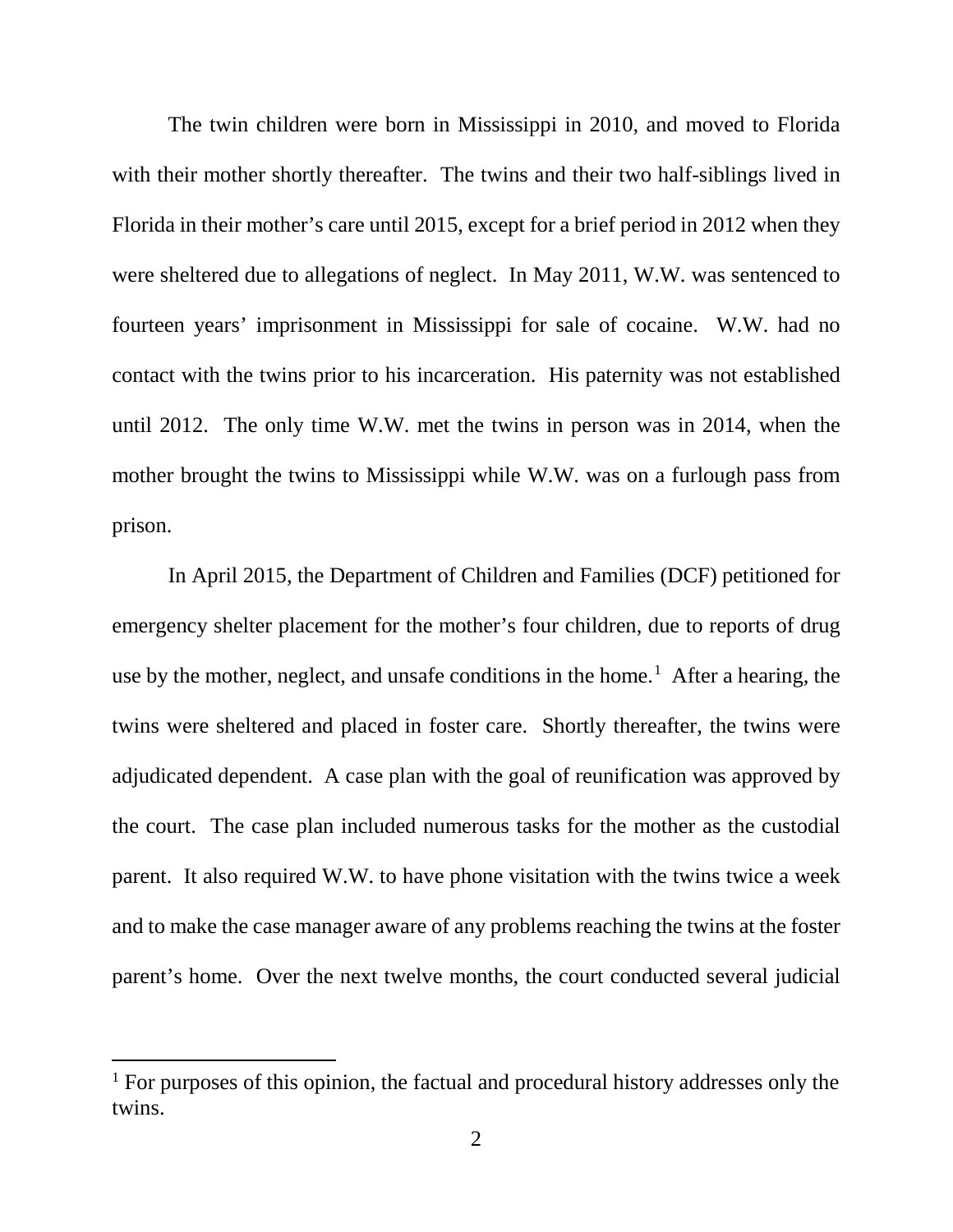review hearings, and several case plan updates were submitted. W.W. appeared by telephone at every hearing. The evidence is undisputed that W.W. did not make the required phone calls to comply with the case plan. He testified it was because he was only able to make collect calls in prison.

Twelve months after the children were adjudicated dependent, DCF sought to terminate the parental rights of the mother and W.W. over the twins. The petition alleged three statutory grounds for terminating W.W.'s rights: (1) abandonment under section 39.806(1)(b), Florida Statutes (2016); (2) failure to comply with the case plan under section 39.806(1)(e)1., Florida Statutes (2016); and (3) harm from a continuing relationship with the incarcerated parent under section 39.806(1)(d)3., Florida Statutes (2016). W.W. was served with the petition on May 11, 2016. He entered a denial to the petition.

But days after the TPR petition was filed, the mother died in a car accident. However, the proceedings as to W.W. moved forward, and the TPR trial was scheduled for June 22, 2016. On June 17, 2016, DCF filed an amended petition, removing failure to comply with the case plan as a basis for termination and adding a new statutory ground: that W.W. would be incarcerated for a significant portion of the twins' minority, under section 39.806(1)(d)1., Florida Statutes (2016). W.W. moved to continue the TPR trial for "a short period of several weeks," asserting that he had not yet been served with the amended petition and further alerting the court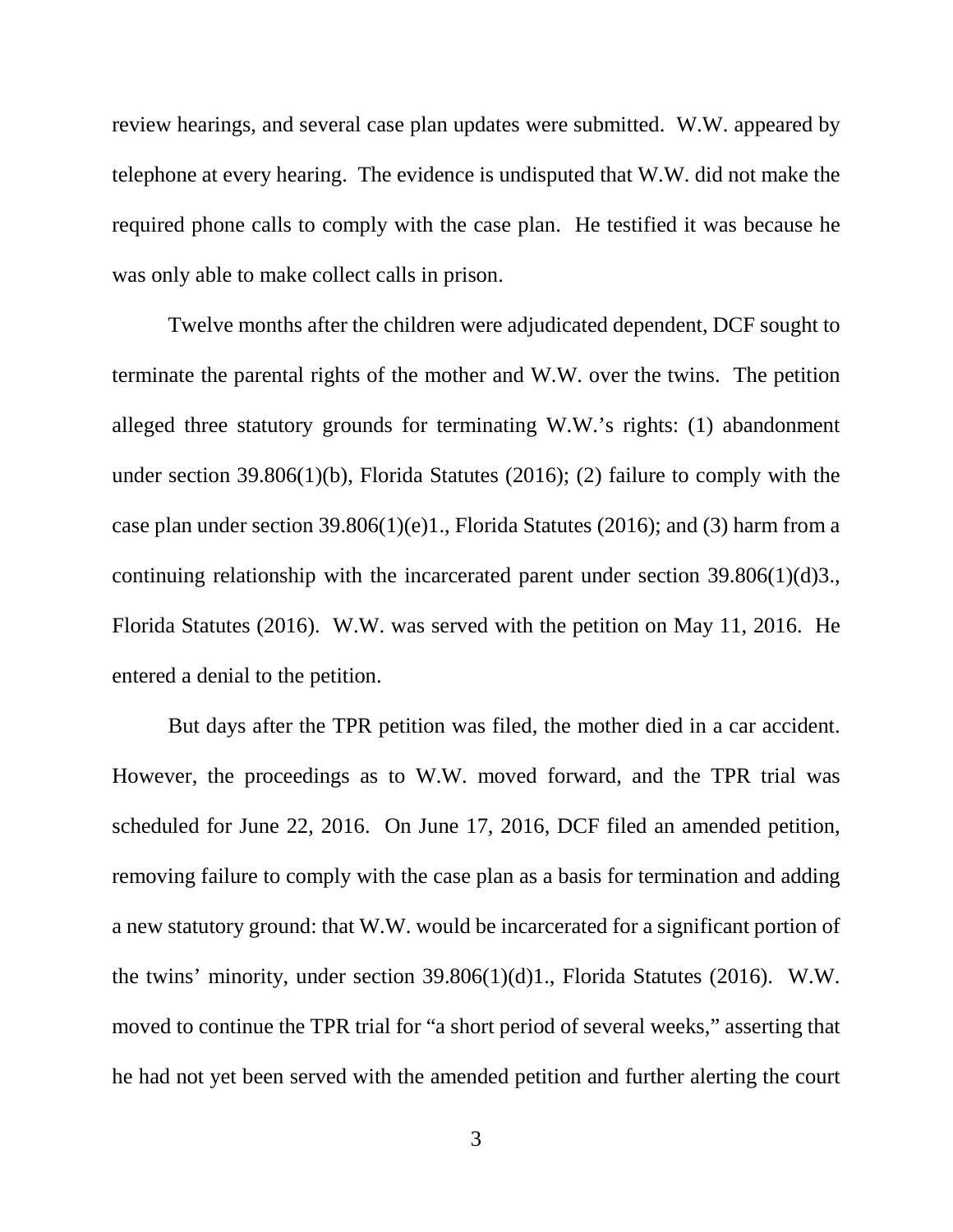that the parole board in Mississippi was to establish a release date for him sometime in July 2016, and that he would know the precise release date by July 1, 2016. DCF also moved to continue the trial, because DCF had not yet served W.W. with the amended petition. Although the Guardian ad Litem did not object to the delay, the court declined to continue the trial except to the extent it would relate to the new ground alleged in the amended petition.<sup>[2](#page-3-0)</sup>

The trial proceeded on the grounds alleged in the initial petition, and after service of the amended petition, the trial continued on July 28, 2016. W.W. testified that he would be released on August 2, 2016, just five days after trial. An officer from the prison where W.W. was incarcerated confirmed that W.W. would be released on that date. W.W. testified that upon release he would live with his aunt, that there was living space in the home for the twins, and that he had arranged employment as a roofer. W.W. testified that he loved the twins and wanted to care for them.

W.W. acknowledged that he had not attempted to make collect phone calls to the twins and had not written to them. He further acknowledged that the twins knew little of him. W.W. stated that although he was given seventy-two-hour furlough

Ĩ.

<span id="page-3-0"></span> $2$  W.W. did not appeal the denial of the motion to continue. TPR proceedings require the trial court to balance the fundamental rights of the parent against the best interest of the child to receive permanency. Though it is incumbent upon the trial court to move these proceedings expeditiously to meet the goal of permanency, the court must be careful to balance the need for timeliness with the parties' due process rights.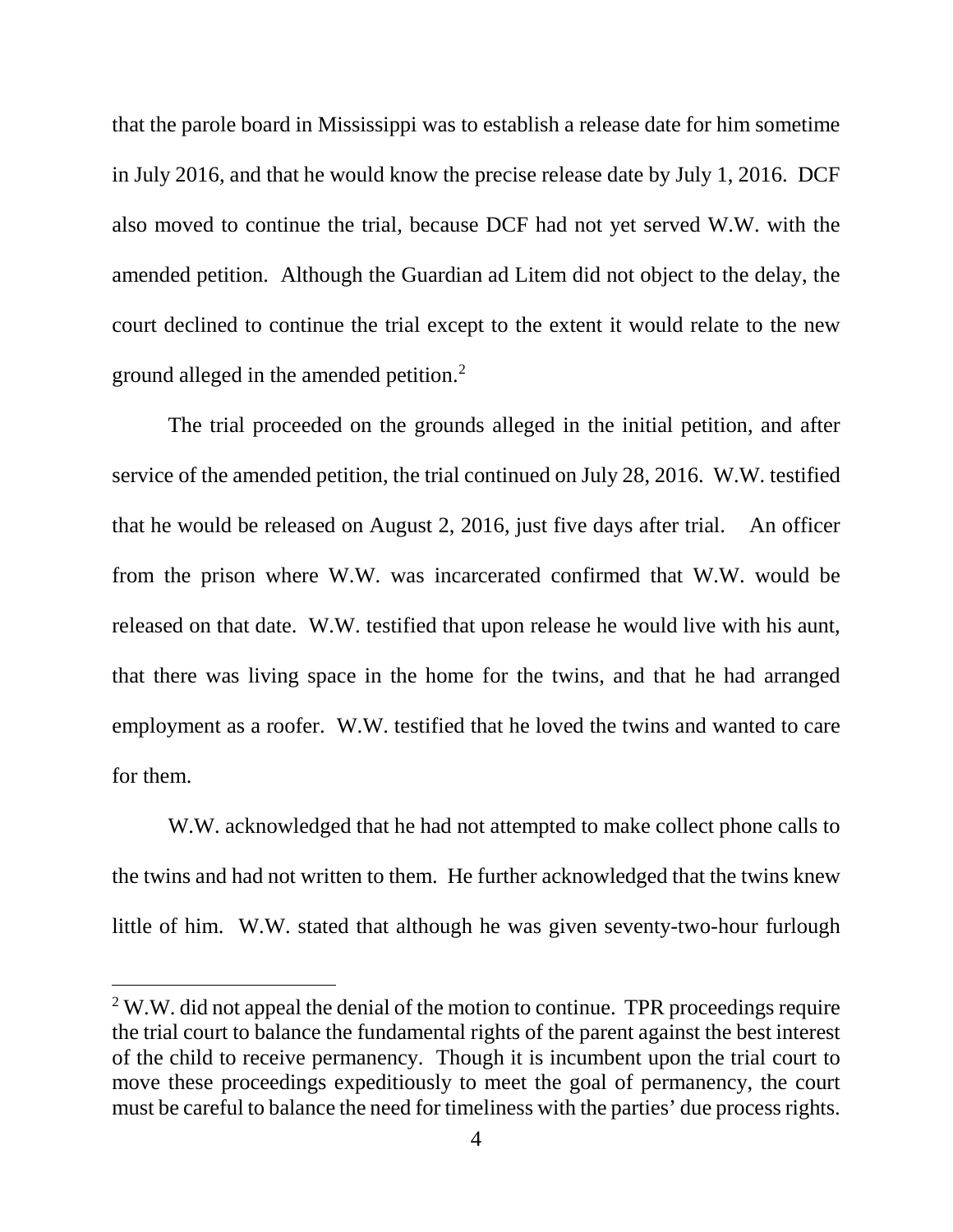passes on a quarterly basis, he was unable to use that time to visit the twins because he was not permitted to leave Mississippi. But he testified that he did call the twins during his furloughs.

Following the trial, the court ruled that DCF established all three statutory grounds alleged in the amended petition, that termination was in the twins' manifest best interest, and that it was the least restrictive means of protecting the twins from harm. W.W. appeals this order.

## Analysis

"Parents have a fundamental liberty interest, protected by both the Florida and federal constitutions, in determining the care and upbringing of their children." Fla. Dep't of Children & Families v. F.L., 880 So. 2d 602, 607 (Fla. 2004). However, like all fundamental rights, parental rights are not absolute. Padgett v. Dep't of Health & Rehab. Servs., 577 So. 2d 565 (Fla. 1991). "[P]arental rights may be superseded by the State's compelling duty to protect children." F.L., 880 So. 2d at 608. When the State seeks to terminate a parent's rights, it must satisfy three conditions: first, it must demonstrate a statutory basis for termination; second, it must prove that termination is in the child's best interest; and third, it must demonstrate that termination of the parent's fundamental rights over the child is the least restrictive means of protecting the child from harm. See J.P. v. Fla. Dep't of Children & Families, 183 So. 3d 1198, 1203-05 (Fla. 1st DCA 2016). DCF has the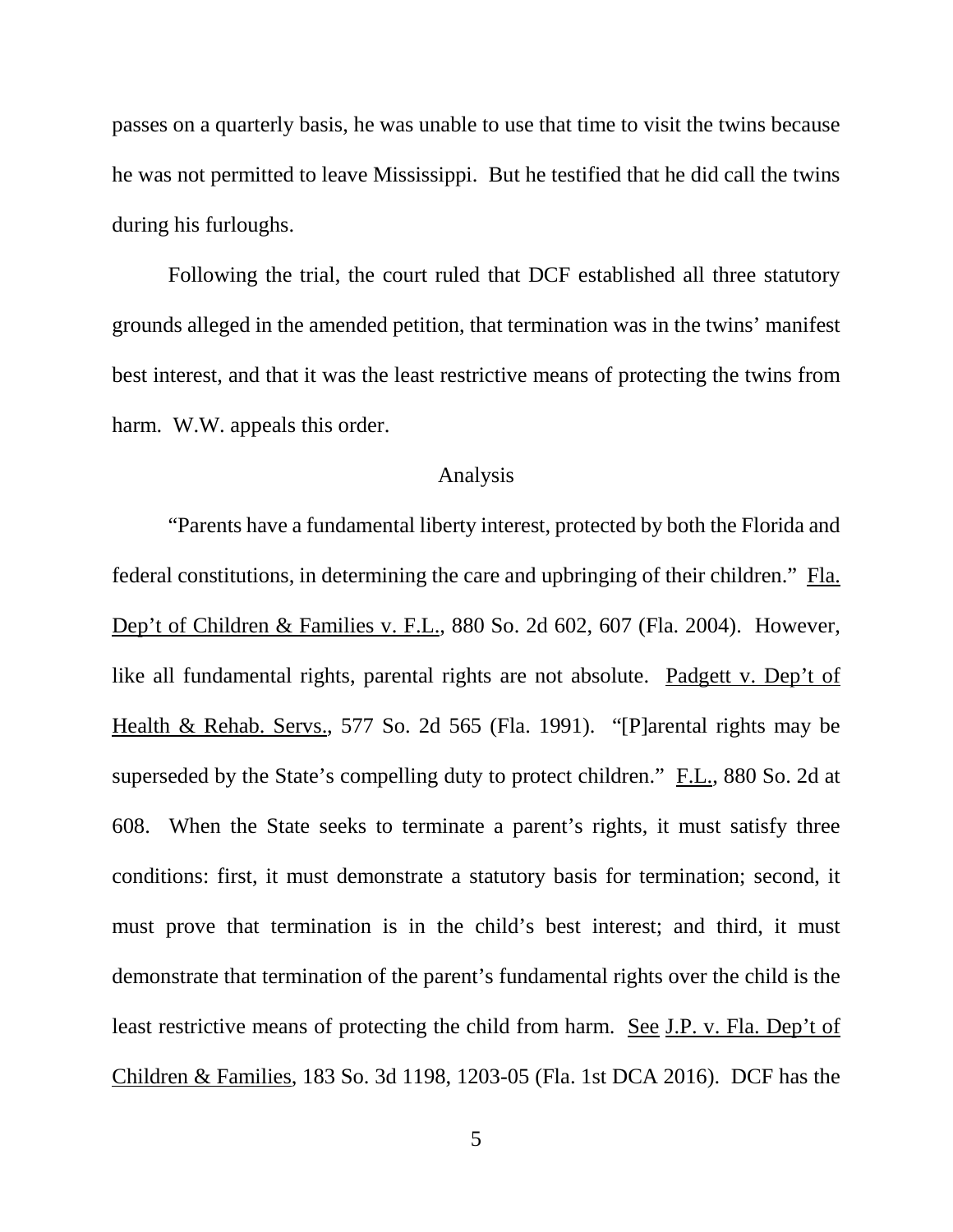burden to prove these three requirements by clear and convincing evidence. A.H. v. Dep't of Children & Families, 144 So. 3d 662, 665 (Fla. 1st DCA 2014). In turn, the appellate court reviews whether competent, substantial evidence supports the court's finding of clear and convincing evidence to support each of the three conditions for termination. J.P., 183 So. 3d at 1203. "A finding that evidence is clear and convincing enjoys a presumption of correctness and will not be overturned on appeal unless clearly erroneous or lacking in evidentiary support." N.L. v. Dep't of Children & Family Servs., 843 So. 2d 996, 999 (Fla. 1st DCA 2003).

W.W. challenges the court's findings with respect to the first and third requirements; that is, W.W. argues the record lacks clear and convincing evidence to support the finding of a statutory basis for termination and the finding that termination is the least restrictive means of protecting the twins from harm. While we conclude there is competent, substantial evidence constituting clear and convincing evidence of a statutory basis for termination, we agree with W.W. that under the unique facts presented here, the evidence is insufficient to demonstrate that termination was the least restrictive means of protecting the twins.

The least restrictive means test "is not intended to preserve the parental bonds at the cost of a child's future." Dep't of Children & Families v. B.B., 824 So. 2d 1000, 1009 (Fla. 5th DCA 2002). And "[i]n spite of the name, 'least restrictive means' does not mean that no alternative to termination of parental rights is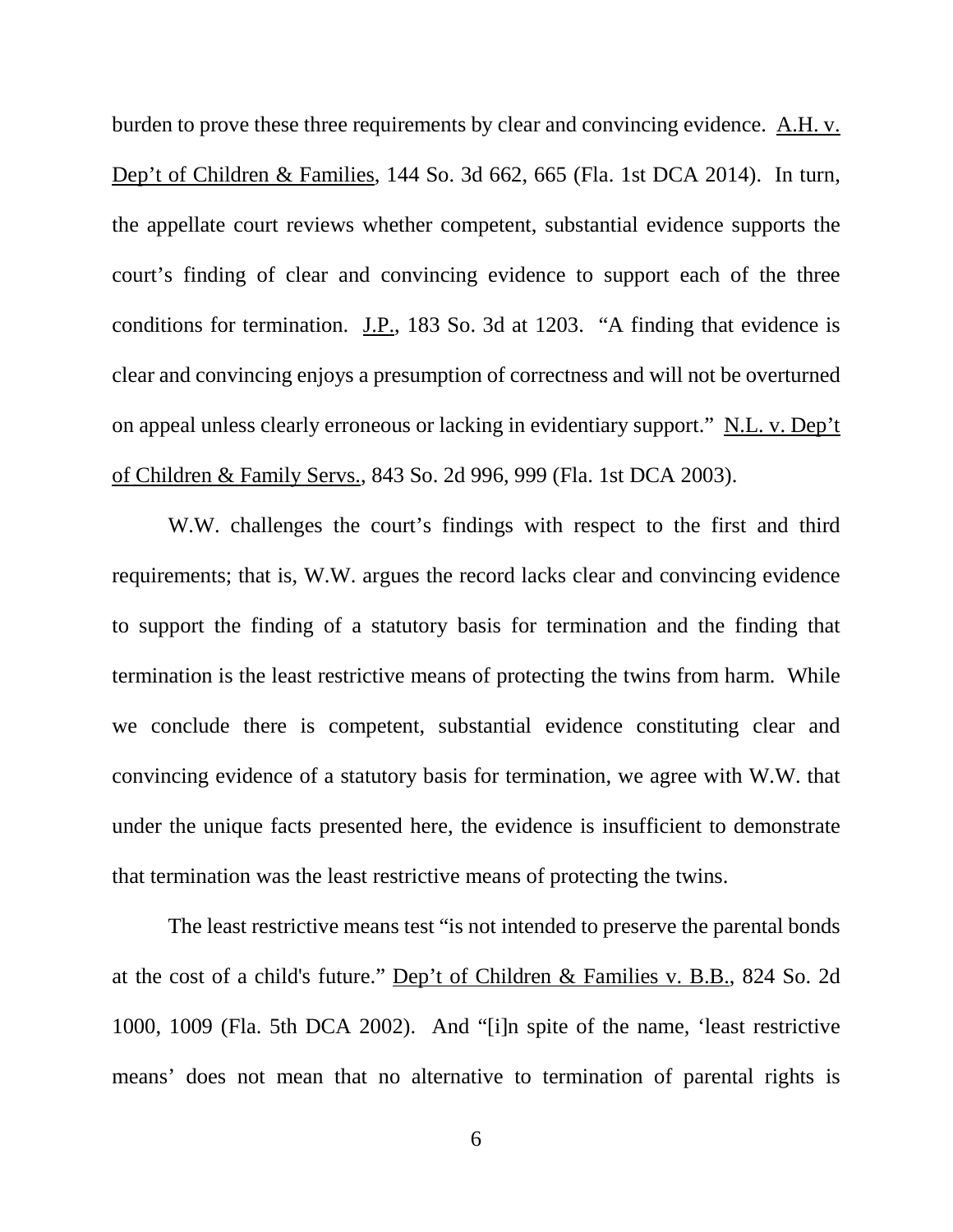conceivable by a court." J.P., 183 So. 3d at 1204-05. However, "[t]he least restrictive means test in the context of termination of parental rights requires those measures short of termination be utilized if such measures will permit the safe reestablishment of the parent-child bond." M.H. v. Dep't of Children & Families, 866 So. 2d 220, 223 (Fla. 1st DCA 2004). Where DCF fails to prove "that there are no measures short of termination that could be used to protect the child from harm, then termination will not pass constitutional muster." J.B. v. Dep't of Children  $&$ Families, 107 So. 3d 1196, 1202 (Fla. 1st DCA 2013).

Here, the case plan offered to W.W. during the dependency period was extremely limited due to his incarceration. Instead, DCF's efforts at reunification were primarily directed toward the mother as custodial parent. However, there is no evidence whatsoever that DCF made any further efforts to reestablish a bond between W.W. and the children. We recognize that where DCF offers a case plan to the parent "to address the issues which caused the child to become dependent," courts will ordinarily find a sufficient good-faith effort to satisfy the least restrictive means test. J.P., 183 So. 3d at 1205. Under the circumstances presented here, however, where the custodial parent died during the proceedings, the other parent was on the verge of release, and there was no evidence that reunification would pose any specific safety risk to the children, DCF failed to prove that no measures short of termination would have been appropriate.